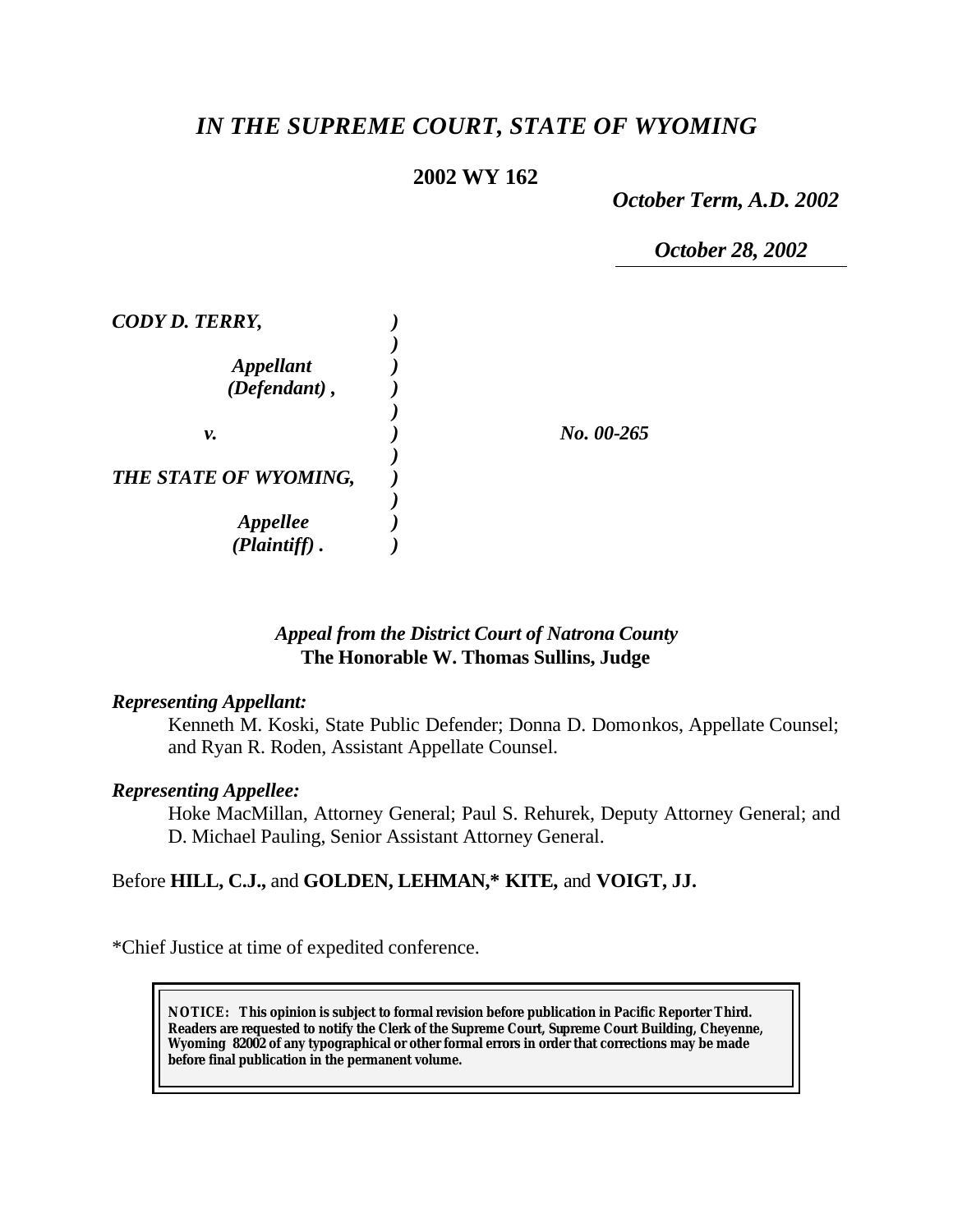#### **LEHMAN, Justice.**

[¶1] Appellant Cody D. Terry (Terry) was convicted by jury of aggravated assault on a pregnant female. We affirm.

#### *ISSUES*

[¶2] Terry sets forth a single issue on appeal:

Whether the district court abused its discretion when it denied Appellant's Motion for New Trial Based Upon Newly Discovered Evidence.

Appellee State of Wyoming (State) raises two issues on appeal:

I. Should this appeal be dismissed for lack of a notice of appeal from the district court's Order Denying Appellant's Motion for a New Trial?

II. Did the district court properly deny Appellant's Motion for a New Trial?

# *FACTS*

[¶3] Just prior to the trial commencing in this action on June 19, 2000, both Terry and the State issued subpoenas for a witness, Francis "Frankie" Miranda (Miranda), a minor, to appear and testify at the trial. The State's subpoena was returned without service, but Terry's subpoena was served upon Miranda. Nevertheless, Miranda failed to appear at trial to testify as required. Trial in this matter took place on June 19 through 21, 2000. On June 20, 2000, counsel for Terry twice requested a continuance of the trial based upon Miranda's failure to appear as a subpoenaed witness. The district court denied these motions but issued a bench warrant for Miranda's arrest. On June 21, 2000, the jury returned a guilty verdict against Terry for aggravated assault on a pregnant female pursuant to Wyo. Stat. Ann. § 62-502(a)(iv) (LexisNexis 2001).

[¶4] On June 21, 2000, Miranda was arrested on the issued bench warrant. Ultimately, upon hearing, Miranda was found guilty of contempt and sentenced. On June 28, 2000, Terry filed a *pro se* Motion For A New Trial. On July 17, 2000, Terry, through counsel, filed a Motion For New Trial Based Upon Newly Discovered Evidence and/or in the alternative Motion To Take Deposition Of Francis Miranda (Motion For New Trial). In the motion, Terry argued that if Miranda had testified at trial, her testimony would have been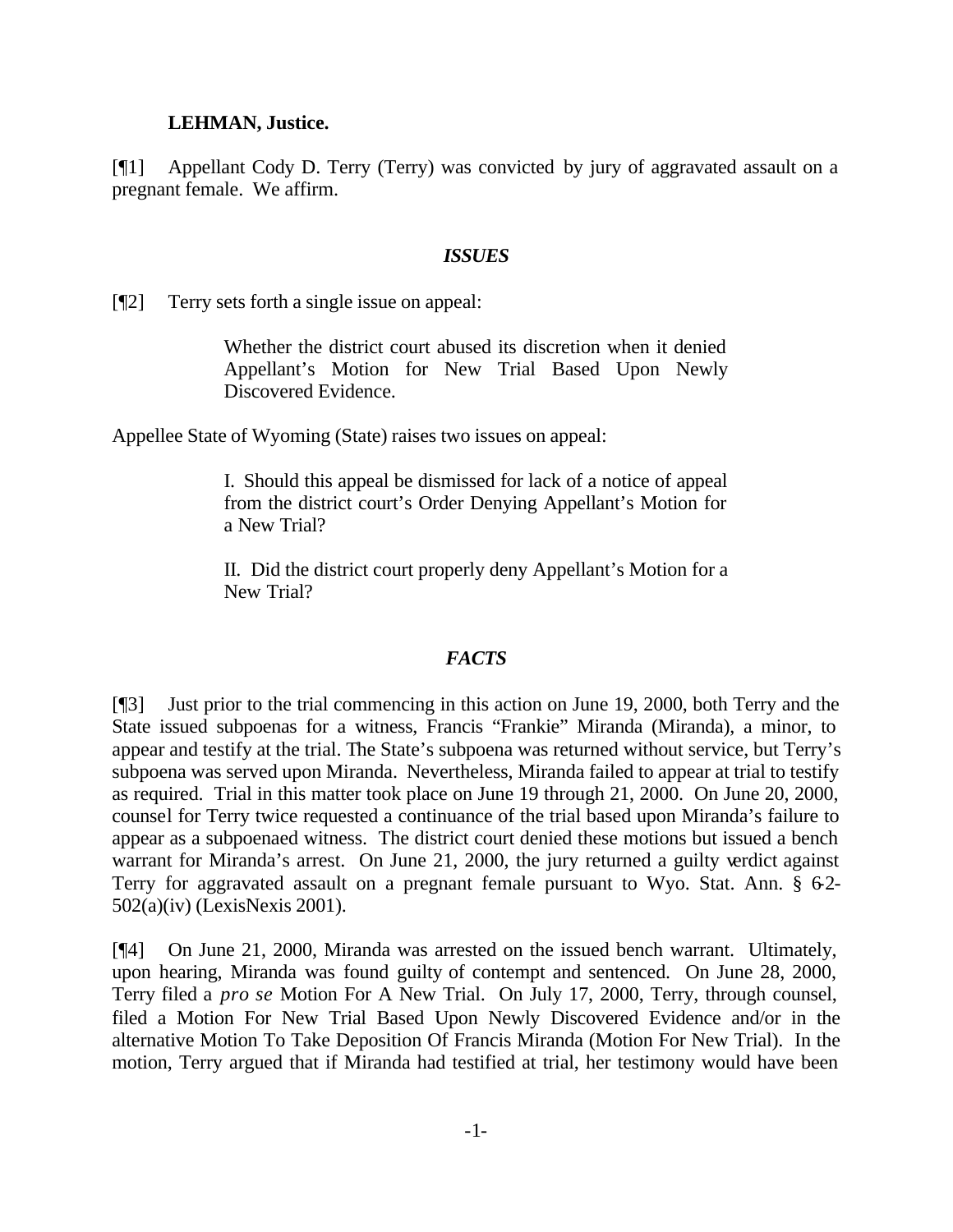material, sufficient to provide evidence which may have changed the ultimate verdict rendered in this action, and not cumulative.

[¶5] On August 11, 2000, Terry was sentenced to serve a penitentiary sentence of 42 to 108 months with credit for 175 days of presentence incarceration. The Judgment and Sentence in this matter was entered on August 29, 2000. On September 8, 2000, Terry filed a pleading entitled Additional Briefing And Authority In Support Of Defendant's Motion For New Trial Based Upon Newly Discovered Evidence.

[¶6] On September 14, 2000, Terry filed his Notice of Appeal indicating that he was appealing from the Judgment and Sentence entered by the district court. On October 9, 2000, a hearing was held on the Motion for New Trial. However, the district court realized at the hearing that the case had been appealed to this court. The district court therefore concluded that it could take no action on the motion without remand from this court pursuant to W.R.Cr.P. 33(c). Thus, on November 28, 2000, we remanded this case to the district court for a 30-day period to allow the district court to consider and rule on the motion for new trial. This period of time was later extended by this court until January 12, 2001.

[¶7] On January 4, 2001, a hearing on the motion for new trial was held, and the district court denied the motion. Terry did not timely file any notice of appeal from this ruling or amend his prior filed notice of appeal to include such ruling.

# *STANDARD OF REVIEW*

[¶8] This court "has the inherent power, and the duty, to address jurisdictional defects on appeal." *CRB v. State, Dep't of Family Servs.*, 974 P.2d 931, 934 (Wyo. 1999) (quoting *Robbins v. South Cheyenne Water & Sewage Dist.*, 792 P.2d 1380, 1384 (Wyo. 1990)). "The first and fundamental question on every appeal is that of jurisdiction; this question cannot be waived; it is open for consideration by the reviewing court whenever it is raised by any party, or it may be raised by the court of its own motion." *CRB*, at 934 (quoting *Gardner v. Walker*, 373 P.2d 598, 599 (Wyo. 1962)).

[¶9] Further, the standard of review with respect to entitlement to a new trial upon newly discovered evidence is well established. The requirements that must be satisfied in order to gain a new trial on the basis of newly discovered evidence are (1) the evidence has come to the moving party's knowledge since the trial; (2) it was not owing to the want of due diligence by the moving party that this evidence did not become known sooner; (3) the evidence is so material that it would probably produce a different verdict, if the new trial were granted; and (4) the evidence it is not cumulative, viz., speaking to facts in relation to which there was evidence at the trial. *Griswold v. State*, 2001 WY 14 ¶8, 17 P.3d 728, ¶8 (Wyo. 2001); *Baumgartner v. State*, 7 P.3d 912, 915 (Wyo. 2000); *Taul v. State*, 862 P.2d 649, 659 (Wyo. 1993).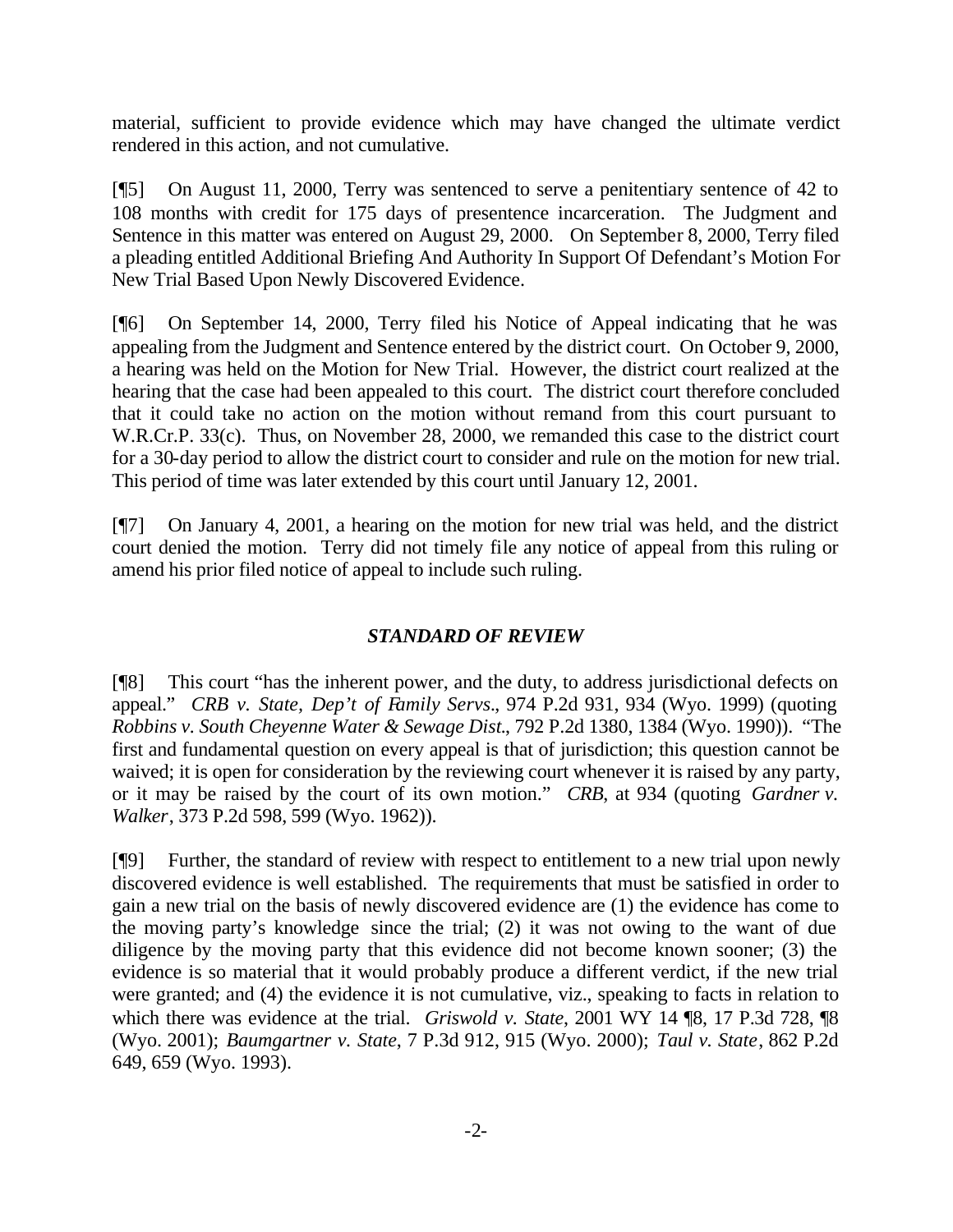[¶10] A motion for a new trial on the ground of newly discovered evidence is not favored by the courts and is viewed with great caution. *Griswold*, at ¶8 (citing *Hopkinson v. State*, 679 P.2d 1008, 1012 (Wyo.), cert. denied, 469 U.S. 873, 105 S.Ct. 228, 83 L.Ed.2d 157 (1984)). All four factors must be met for entitlement to a new trial; and, if any one factor is not satisfied, there is no error in the denial of the new trial motion. *Griswold*, at ¶8 (citing *Grable v. State*, 664 P.2d 531, 535 (Wyo. 1983)). Hence, it is not essential that we address each and every factor if an appellant fails in his burden to satisfy even one of the four factors. *Griswold*, at ¶8. We have also set forth that the decision of the district court on a motion for new trial will be upheld absent an abuse of discretion:

> It is clearly within the sound discretion of a trial court to either grant or deny a motion for a new trial based upon newly discovered evidence, and the ruling by the trial court will not be a basis for reversal of the conviction unless an abuse of discretion by the trial court is affirmatively shown. *Grable v. State*, 664 P.2d 531, 532 (Wyo. 1983). It is the appellant's burden to demonstrate an abuse of discretion in the denial of his new trial motion. *Kavanaugh v. State*, 769 P.2d 908, 913 (Wyo. 1989). We recently described the standard of an abuse of discretion as "reaching the question of reasonableness of the choice made by the trial court." *Vaughn v. State*, 962 P.2d 149, 151 (Wyo. 1998). In *Vaughn, id.* (quoting *Martin v. State*, 720 P.2d 894, 897 (Wyo. 1986)), we confirmed the following definition:

"Judicial discretion is a composite of many things, among which are conclusions drawn from objective criteria; it means [exercising] sound judgment .. . with regard to what is right under the circumstances and without doing so arbitrarily or capriciously."

*See also Shryack v. Carr Construction Company, Inc.*, 3 P.3d 850, 855 (Wyo. 2000). In the absence of an abuse of discretion, we will not disturb the trial court's determination. *Taul v. State*, 862 P.2d 649, 659 (Wyo. 1993).

*Griswold*, at ¶7.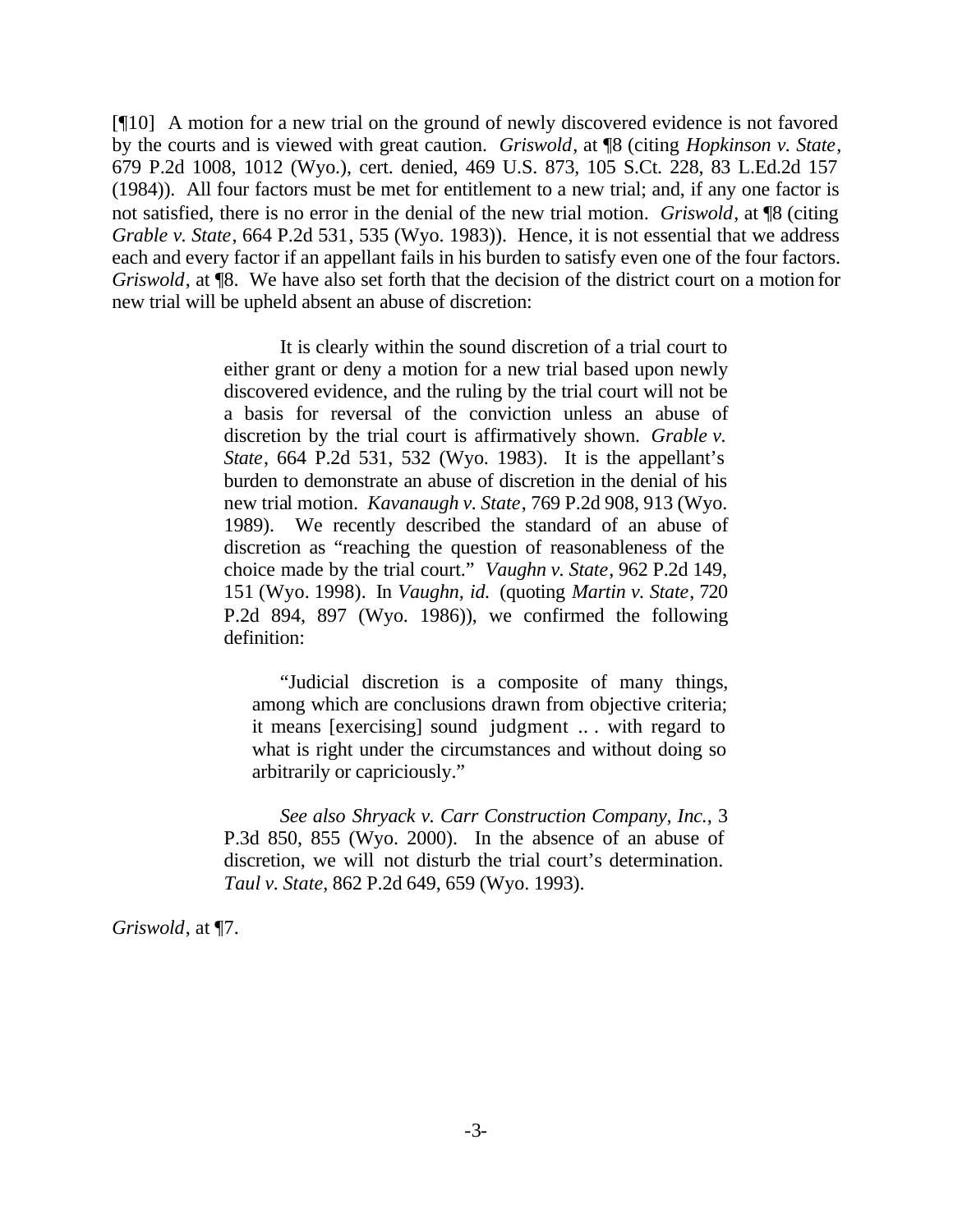#### *DISCUSSION*

# *Request for Dismissal Based Upon Lack of a Second Notice of Appeal*

[¶11] The State asserts this appeal should be dismissed because Terry did not file a notice of appeal from the district court's order denying his motion for new trial. Relying on this lack of a second notice of appeal, as well as the fact that the sole issue raised in this appeal attacks the denial of the motion for new trial, the State contends this appeal is improper because Terry appealed from only the judgment and sentence entered by the district court. We disagree. Because this matter was remanded to the district court to facilitate resolution of Terry's motion for new trial and because this court retained jurisdiction over this appeal, we conclude Terry was not required to file a second notice of appeal to challenge the order denying the motion for new trial.

[¶12] While his appeal was pending, Terry filed a motion for new trial in the district court. Although the district court heard Terry's motion, it did not rule on the motion. Instead, it ordered that "any hearing on [Terry's] motion for a new trial is . . . continued until such time as the Wyoming Supreme Court may remand the case to this Court." Faced with this ruling, Terry then filed, in this court, a motion to stay briefing and a motion for limited remand to the district court. This court granted both the remand and the stay.

[¶13] We first note that, as it turns out, the motion for remand should not have been granted. In interpreting a virtually identical federal rule governing motions for new trial,<sup>1</sup> the Court of Appeals for the District of Columbia Circuit has written:

> Rule 33 of the Criminal Rules, 18 U.S.C.A., provides, as to motions for new trial based on the ground of newly discovered evidence: "... but if an appeal is pending the court may grant the motion only on remand of the case." The Advisory Committee explained in its notes that "Under the proposed rule a motion for a new trial could be made without securing a remand. If, however, the trial court decides to grant the motion then, prior to the entry of the order granting it, a remand will have to be obtained. This course will eliminate the need of a remand in those cases in which the trial court determines to deny a motion for a new trial." *In criminal cases, therefore, the procedure is that, when a new trial is sought because of*

l

 $<sup>1</sup>$  The Wyoming rule governing motions for new trial, W.R.Cr.P. 33, provides in part:</sup>

<sup>(</sup>c) *Newly Discovered Evidence*.—A motion for a new trial based on the grounds of newly discovered evidence may be made only before or within two years after final judgment but if an appeal is pending, the court may grant the motion only on remand of the case.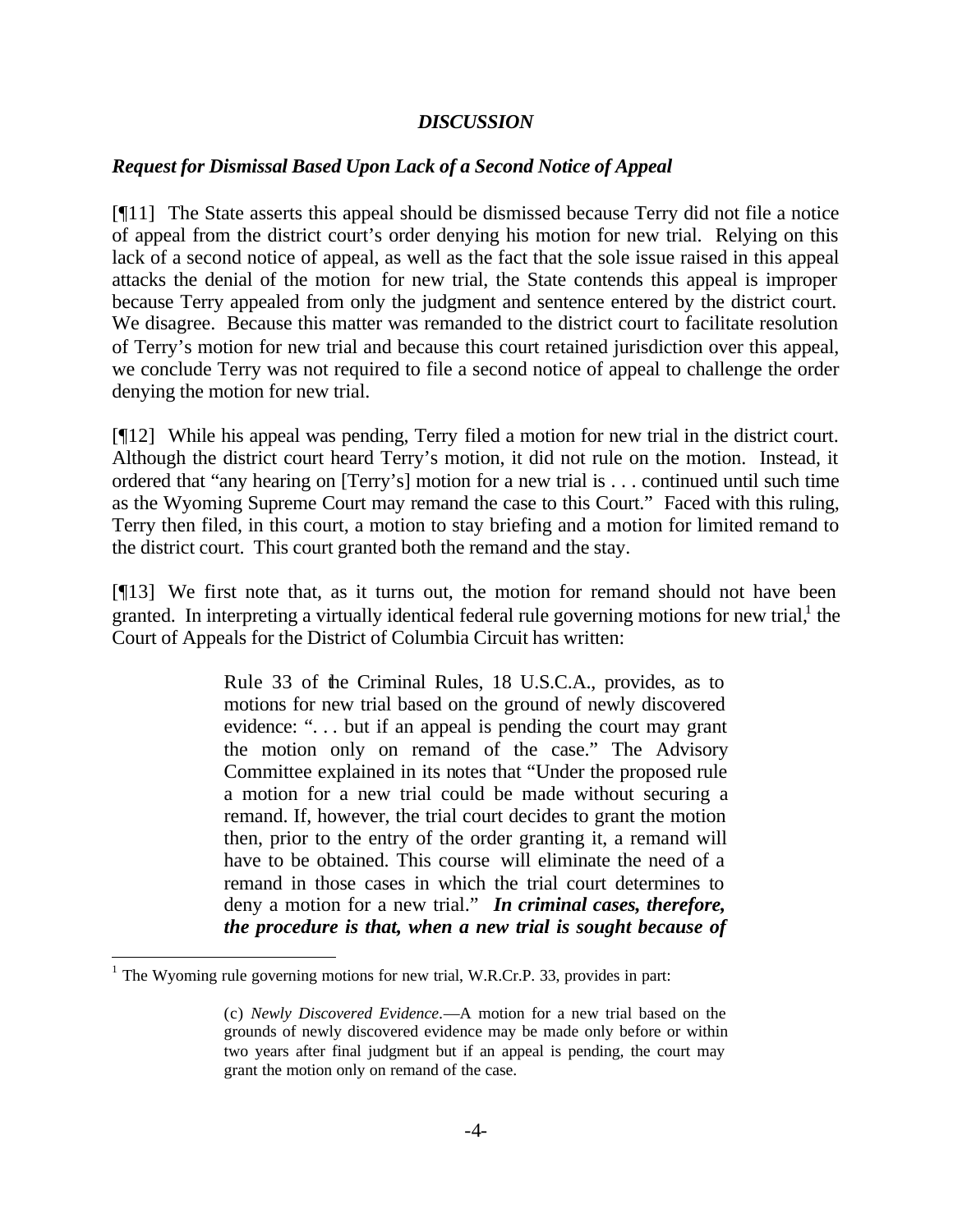*newly discovered evidence in a case pending in the appellate court, a motion for the new trial is made in the District Court, and the District Court may then deny the motion or indicate that it will grant the motion. If that court indicates that it is inclined to grant the motion, a motion for remand is made in the appellate court.*[*2*]

*Smith v. Pollin*, 194 F.2d 349, 350 (D.C. Cir. 1952) (emphasis added, footnote omitted). As applied to this case, a remand was improper because the district court did not indicate it intended to grant the motion for new trial. The district court's order hints that it was concerned about ruling without having access to the record, which was in the possession of the Public Defender Appellate Counsel (the motion for new trial was made by Terry's trial counsel). However, under such circumstances, there are alternatives short of remand available. For example, a request for a stay of the appeal could have been made.<sup>3</sup>

[¶14] Nevertheless, having granted the motion for remand, the question is whether Terry was required to file a second notice of appeal, *i.e.*, a notice of appeal challenging the order denying motion for new trial. This issue turns on the nature of the remand ordered by this court. *Bell v. U.S.*, 676 A.2d 37, 41 (D.C. 1996).

[¶15] Here, this court's remand was for a specific purpose: to permit the district court to consider the motion for new trial. The case was not returned to the district court for all purposes. Instead, this court retained jurisdiction over the case. Under these circumstances, we conclude Terry was not required to file a second notice of appeal to challenge the order denying motion for new trial. *See Calene v. State*, 846 P.2d 679, 692 (Wyo. 1993) (no second notice of appeal required following remand to develop claim of ineffective assistance of counsel). At the same time, this case points out the importance of these procedural matters and the importance of counsel maintaining vigilance with respect to these matters.

# *Motion For New Trial*

l

[¶16] Terry argues the district court committed an abuse of discretion when it denied his motion for new trial. Namely, Terry asserts that an adequate showing was made that Miranda's purported testimony met each of the four factors enunciated in *Griswold*, ¶8 as set forth above and, therefore, a new trial should have been provided. In opposition, the State

 $2^2$  Because a motion for new trial based upon newly discovered evidence is not the subject of the appeal, the district court retains jurisdiction to hear the motion without remand. The granting of the motion only on remand is a matter of judicial efficiency and economy to avoid the continuation of the appeal. Any remand for a new trial which is granted will usually be followed by an order dismissing that appeal.

 $3$  Of course, depending on the circumstances, this court may not grant such a request. In addition, as explained below, had this court merely stayed (and not remanded) this matter, Terry would have been required to appeal from the order denying the motion for new trial. This, of course, would create two appeals. Under such circumstances, this court would endeavor to consolidate the two appeals, if feasible and appropriate.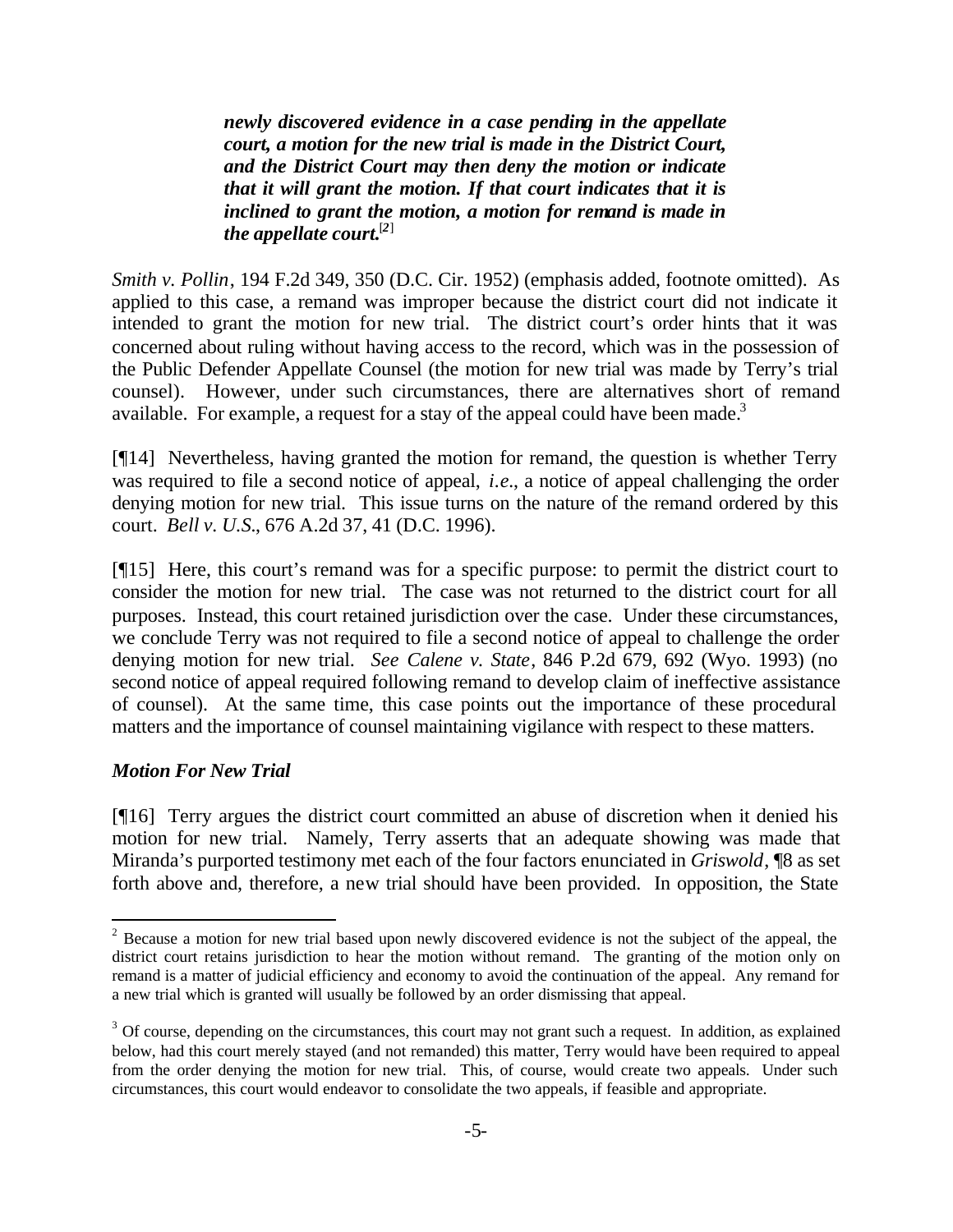contends Terry failed to establish that Miranda could not have been located earlier through due diligence, that Miranda's alleged testimony would have proven to be material with respect to the ultimate outcome of the trial, and that Miranda's testimony would not have been simply cumulative. After hearing, the district court denied the motion for new trial finding that the proposed evidence was not so material that it would produce a different verdict and that such evidence was cumulative. Upon our review, we hold that the district court did not commit an abuse of discretion in denying Terry's Motion For New Trial.

[¶17] At trial, Terry's defense suggested that the injuries to April White, the involved victim, could have been the result of a scuffle between White and Miranda earlier that evening as opposed to an assault by Terry. Given this asserted defense, Terry contends that the alleged testimony of Miranda that White had been drinking on the night in question and that the day prior to trial White suggested to Miranda that "they had not gotten into a fight on the night in question" with White simultaneously directing an "O.K." sign with her hands toward Miranda is so material so as to produce a different verdict and that such evidence was not cumulative.<sup>4</sup>

[¶18] Beginning with Miranda's alleged testimony that White had been drinking on the evening in question, we frankly cannot see how this testimony may be characterized as anything other than cumulative. During trial, testimony was elicited from Sarah Stowe, Brenda Ehrler, and Terry, himself, that White was drinking that night although White denied doing so during her testimony. Further, Dr. Michael Bruno, the emergency room doctor who treated White for her injuries that evening, testified that he did not identify that White had been drinking earlier that night nor did any other medical person at that time make any notation that White may have been drinking earlier that evening. In addition, Officer James Wetzel, the officer that interviewed White that evening, testified that White did not appear to be under the influence of alcohol. Clearly, therefore, the issue of whether White had or had not been drinking on the evening in question was substantially put before the jury.

[¶19] Moreover, Miranda's alleged testimony with respect to White's drinking that evening goes only to the veracity of White's testimony at trial. As recognized and admitted by Terry, this court has long established that a motion for new trial on the grounds of newly discovered evidence shall not be granted where the evidence is solely to impeach a witness. *Grable v. State*, 664 P.2d 531, 533-34 (Wyo. 1983).

> The newly discovered evidence must be more than impeaching or cumulative; it must be material to the issues involved; it must be such as would probably produce an acquittal; and a new trial

l

<sup>&</sup>lt;sup>4</sup> It should be recognized that Miranda never gave any actual testimony or even submitted her own affidavit with respect to the Motion For New Trial. Rather, the sole affidavit submitted by Terry was that of Bernard Foster, an investigator, which detailed what Miranda told Foster on various occasions after having been arrested for failing to appear to testify at the trial as required.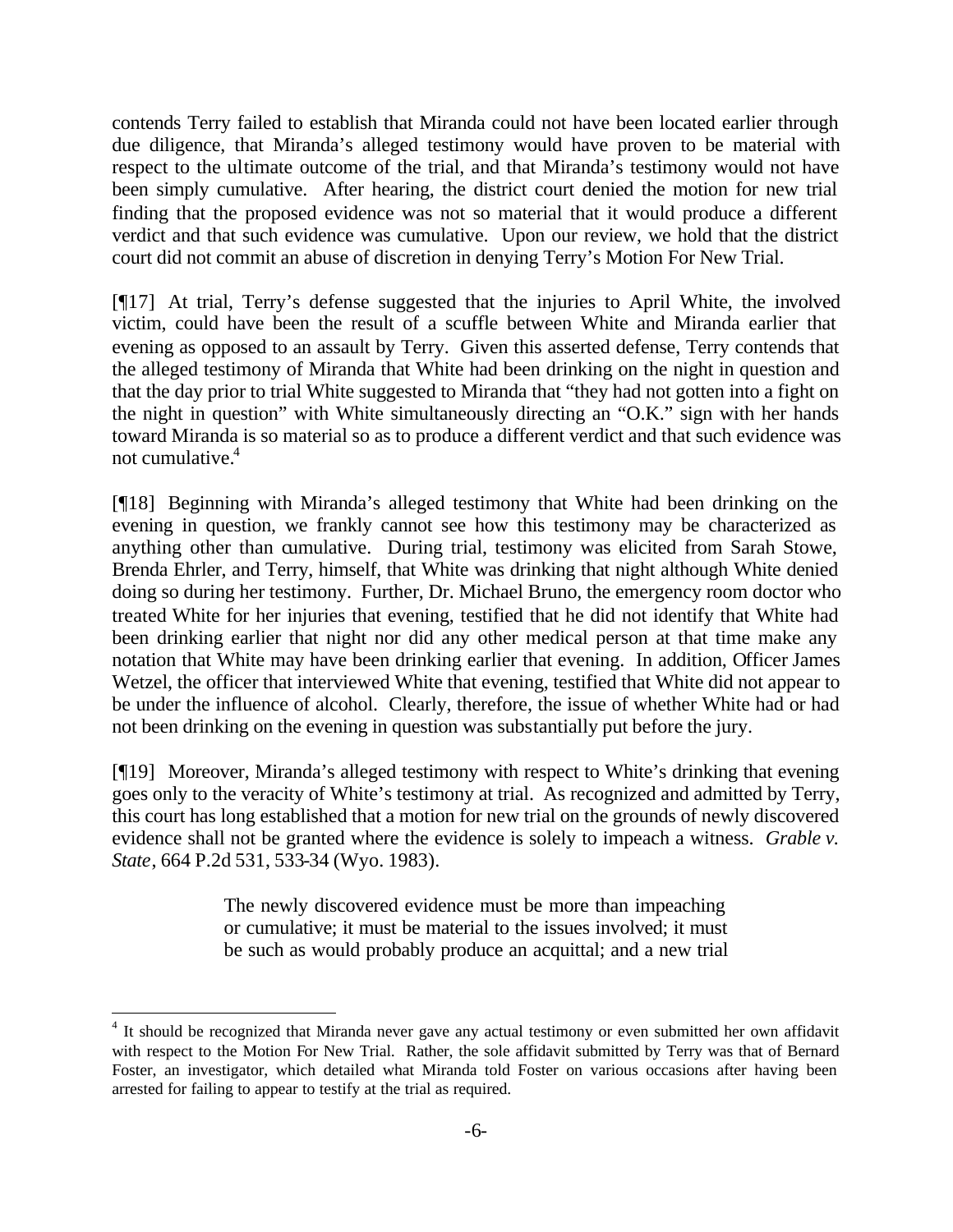is not warranted by evidence which, with reasonable diligence, could have been discovered and produced at trial.

*Id.*, at 533 (quoting *United States v. Allen*, 554 F.2d 398, 403 (10th Cir.), cert. denied 434 U.S. 836, 98 S.Ct. 124, 54 L.Ed.2d 97 (1977)). *See also Baumgartner v. State*, 7 P.3d at 916; *Taul v. State*, 862 P.2d at 659; and *Keser v. State*, 737 P.2d 756, 760 (Wyo. 1987).

[¶20] Next with respect to the alleged incident that occurred between White and Miranda wherein White suggested to Miranda that "they had not gotten into a fight on the night in question" with White simultaneously directing an "O.K." sign with her hands toward Miranda, Terry asserts that this testimony goes directly to his defense that the injuries to White could have been the result of an earlier scuffle between White and Miranda rather than an assault by Terry. Thus, Terry contends that this testimony must be considered material.

[¶21] The record in this case clearly evidences that White, Stowe, Ehrler, and Terry each testified about whether White and Miranda physically interacted with each other and the extent of such interaction. Specifically, White testified that she did not have a fight with Miranda that evening but that she tried to keep Miranda within her apartment to keep Miranda from getting hurt given her state of intoxication. In contradiction to this testimony, Stowe, Ehrler, and Terry all testified White and Miranda had physical interaction with one another in varying degrees from embracing each other, to wrestling short of any actual striking with their fists, to a specific incident where Miranda placed her feet on White's chest and pushed away from White. Further, the testimony of Stowe showed Stowe did not recognize that White had been hurt by her struggles with Miranda, and the testimony of White indicates she was not physically hurt by Miranda and that any physical injuries to her body occurred as a result of the assault by Terry. Further, Terry stated that he did not recognize that White was physically injured before the assault occurred and that during this time period, White suddenly crouched in pain regarding her ankle although Terry did not know specifically why White reacted this way.

[¶22] Again, the issue concerning any fracas that occurred between White and Miranda was put before the jury to consider. Therefore, we find that any alleged testimony by Miranda would have simply been cumulative. Further, as again even recognized by Terry, insofar as the alleged statements and actions of White toward Miranda the day prior to trial are concerned as they may solicit evidence of possible witness tampering, such evidence is again explicitly only related to the credibility of White's testimony. As indicated previously, such a basis, in and of itself, is not adequate to demand the granting of a new trial. *Grable*, 664 P.2d at 533; *Baumgartner*, 7 P.3d at 916; *Taul*, 862 P.2d at 659; and *Keser*, 737 P.2d at 760.

[¶23] Finally, in support of his argument Terry relies heavily upon the decision rendered in the case of *Beintema v. Everett*, United States District Court for the District of Wyoming, Case No. 99-CV-35-J, 2001 WL 630512 (D.Wyo. April 23, 2001) (unpublished), and strenuously argues that this decision demands that Terry be afforded a new trial. Particularly, Terry asserts that because the subject trial was dependent almost entirely upon